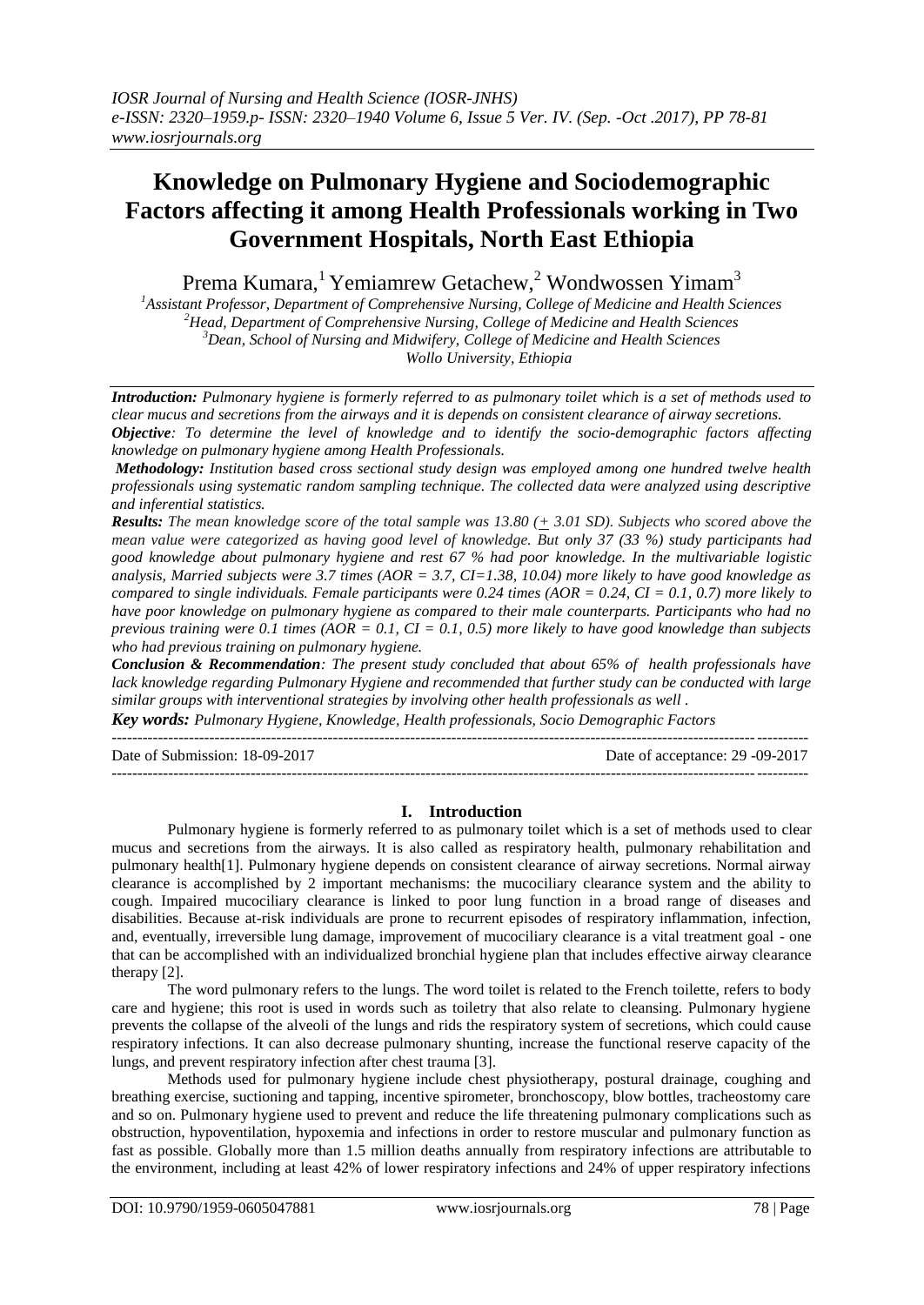in developing countries [4]. Both globally and regionally there is a paucity of studies in Africa, South East Asia and the Eastern Mediterranean region. There is a need for governments, policy makers and international organizations to consider strengthening collaborations to address COPD globally [5].

WHO reported that, tuberculosis is accounted for 2.4% of deaths (230,000 deaths) in sub Saharan Africa countries and the environmental burden by the disease category the Respiratory infections stands/ranks 2<sup>nd</sup> in Ethiopia [6]. Centers for Disease Control and Prevention (CDC) Global Health- Ethiopia 2014, says Lower respiratory infections accounts for 10% of death and it is the leading cause of death in the country [7]. According to The National Center for Biotechnology Information (NCBI) chronic obstructive pulmonary (COPD) account for 2.7% to 4.3% morbidity in Amhara Region, Ethiopia [8]. Thus, the pulmonary hygiene and its associated elements are very essential in preventing and promoting respiratory health, since health professionals are the life savers of the patients based this result interventional strategies could be applied to increase the efficacy on pulmonary hygiene among health professionals.

# **II. Objectives**

- 1.1. To determine the level of knowledge on pulmonary hygiene among Health Professionals working in Dessie Referral Hospital and Kemissie General Hospitals, North East Ethiopia
- 2.2 To identify socio-demographic factors affecting knowledge on pulmonary hygiene among Health Professionals working in Dessie Referral Hospital and Kemissie General Hospital North East Ethiopia

## **III. Methodology**

3.1R**esearch design:** Institution based cross sectional study design was employed.

**3.2 Setting and Sampling:** The study was conducted in Dessie Referral Hospital and Kemissie General Hospital, North East Ethiopia, 2017. Systematic sampling technique was used to select total of 112, 32 general practioners and 75 Nurses.

**3.3 Description of the tool:** The tool is divided into mainly two parts,

**Part-A**: Demographic pro-forma of the Health professionals.

**Part-B**: Structured knowledge questionnaire

**3.4. Content validity:** Validity of the tool was ascertained in consultation with prepared by emergency and critical care and adult health specialty professionals. The experts were requested to judge the items for accuracy, relevance, appropriateness and degree of agreement. The suggestions of the experts were incorporated into the tool and the tool was modified accordingly.

**3.5. Pilot study**: Pilot study was conducted in Woldia General Hospital with 10% of the sample size before the main study to identify potential problems in the proposed study such as data collection tools and to check the performance of the data collectors and questionnaires used in the pre-test did not included in the analysis as part of the main study. English version of questionnaire was used to assess knowledge on pulmonary hygiene among health professionals.

3.6. **Data collection procedure**: Prior permission was obtained from the concerned authority. Informed consent obtained from the subjects. Once all necessary data obtained, data was checked for completeness edited, cleaned, coded and entered in to and analyzed by SPSS version 20 for windows. Bivariate and multivariable regressions used to identify the independent predictors knowledge on pulmonary hygiene.

**3.7. Statistical analysis:** The collected data were analyzed by using descriptive (frequency, distribution, percentage, mean and standard deviation) and inferential statistics (Chi square test, paired t test). This was done by entering each independent variable separately into bivariate analysis. Then, variables that showed statistical significant association with p-value of less than 0.30 on bivariate analysis were entered into multivariate logistic regression. Then, variables which showed statistical significant association with p-value less than 0.05 on multivariable regression were considered as predictors of knowledge on pulmonary hygiene.

#### **4.1 Demographic Variables**

## **IV. Results**

**Table I**. Socio-demographic characteristics of the study participants  $(n = 112)$ 

| <b>Participants Characteristics</b> | Frequency           | Percent $(\% )$ |      |  |
|-------------------------------------|---------------------|-----------------|------|--|
| <b>Sex</b>                          | М                   | 69              | 61.6 |  |
|                                     | F                   | 43              | 38.4 |  |
| Age (in years)                      | < 25                | 54              | 48.2 |  |
|                                     | $25^+$              | 58              | 51.8 |  |
|                                     | Amhara              | 17              | 15.2 |  |
| <b>Ethnicity</b>                    | Oromo               | 79              | 70.5 |  |
|                                     | Gurage/Tigray/      | 16              | 14.3 |  |
|                                     | Orthodox            | 53              | 42.0 |  |
| <b>Religion</b>                     | <b>Muslims</b>      | 47              | 47.3 |  |
|                                     | Protestant/Catholic | 12              | 10.7 |  |

DOI: 10.9790/1959-0605047881 www.iosrjournals.org 79 | Page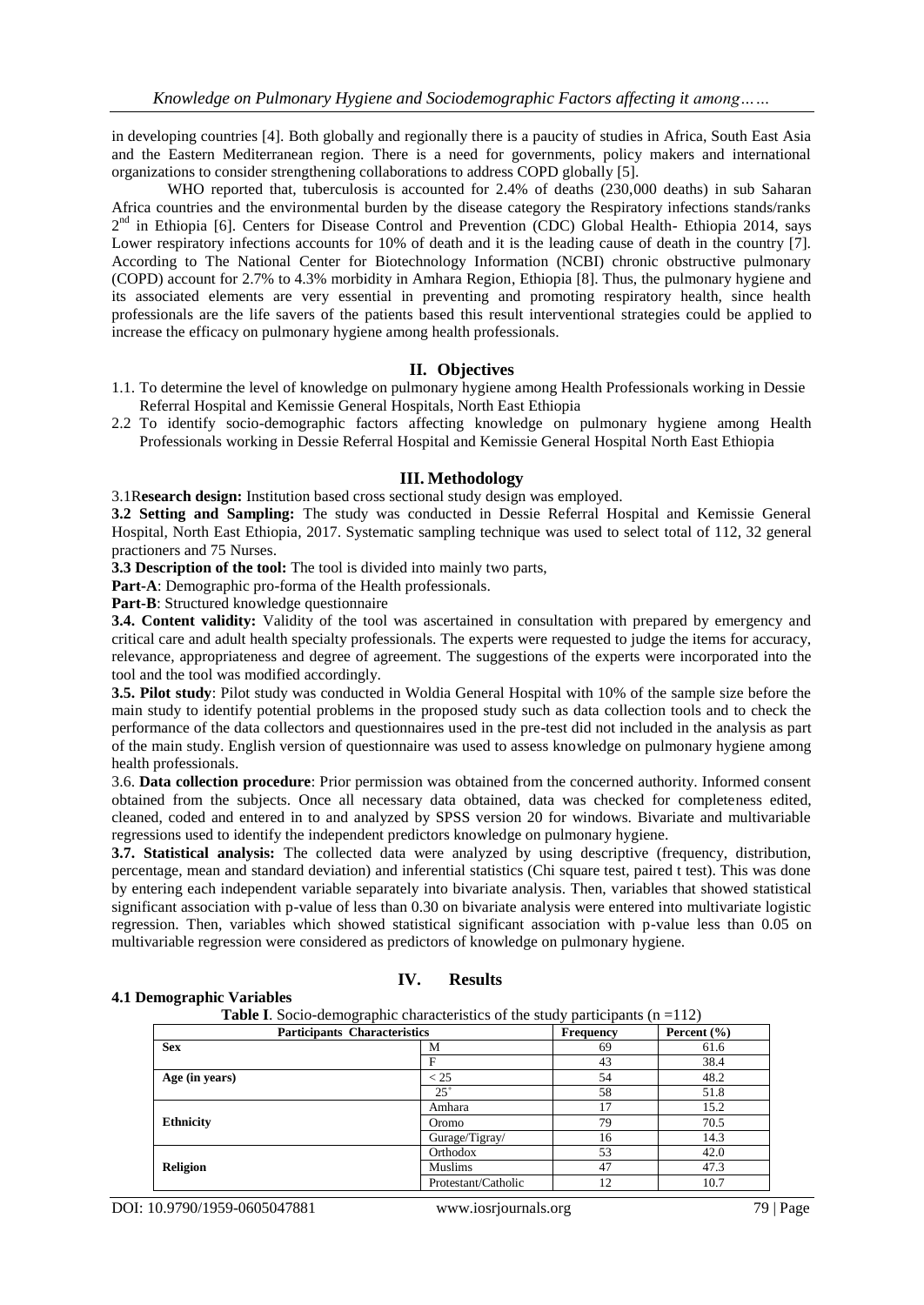| <b>Marital status</b>                       | Single        | 55 | 49.1 |  |
|---------------------------------------------|---------------|----|------|--|
|                                             | Married       | 57 | 50.9 |  |
| <b>Profession</b>                           | Doctors       | 37 | 33   |  |
|                                             | <b>Nurses</b> | 75 |      |  |
| Work experience(Yrs)                        | < 5 years     | 91 | 81.3 |  |
|                                             | vears         | 21 | 18.8 |  |
| <b>Recent training on Pulmonary hygiene</b> | Yes           | 18 | 16.1 |  |
|                                             | No            | 94 | 83.9 |  |

A total of 112 participants were included in this study. Out of 112 of total participants, 69 (61.6%) were females and their mean age was 26.10 (±3.47SD) years. Fifty four (48.2%) of respondents were in the age group 21- 25 years old. The majority of the respondents were Orthodox 53 (47.3%) followed Muslims by 47 (42%). Fifty- five (49.1%) of the participants were single. In this study the majority of participants 91(81.3%) had work experience less than five years. Majority of the respondents (52%) had no recent training on pulmonary hygiene . Around sixty- three percent of participants were nurses.

# **Level of knowledge on pulmonary hygiene**

Knowledge was computed using 26 questions related to pulmonary hygiene. The mean knowledge score of the total sample was 13.80 (+ 3.01 SD). Subjects who scored above the mean value were categorized as having good level of knowledge. But only 37 (33 %) study participants had good knowledge about pulmonary hygiene.

# **Socio-demographic factors related to level of knowledge**

Among variables entered in the bi-variate analysis, Sex, marital status, work experience, previous training and educational level showed significant associations with the level of knowledge on pulmonary hygiene. Variables with P-value  $\leq 0.30$  were entered in the multivariable logistic analysis but there was no significant association between work experience and educational level with knowledge on pulmonary hygiene. However, females, married  $\&$  subjects who had no previous training were significantly associated with knowledge on pulmonary hygiene.

|                                                | <b>Level of Knowledge</b> |      |             |      |                      |         |                      |          |
|------------------------------------------------|---------------------------|------|-------------|------|----------------------|---------|----------------------|----------|
| <b>Factors</b>                                 | Good                      |      | Poor        |      | COR<br>(95%          | P-value | <b>AOR</b>           | P        |
|                                                | $\mathbf n$               | (% ) | $\mathbf n$ | (% ) | CD                   |         | $(95\% \text{ CI})$  | value    |
| <b>Sex</b><br>Males (Ref)                      | 18                        | 42   | 25          | 58   |                      |         |                      |          |
| Females                                        | 19                        | 27.5 | 50          | 72.5 | 4.12<br>(1.80, 9.64) | $0.01*$ | 0.24<br>(0.08, 0.66) | $0.006*$ |
| $<$ 25(Ref)<br>Age category                    | 17                        | 31.5 | 37          | 68.5 |                      | 0.74    |                      |          |
| $25+$                                          | 20                        | 34.5 | 38          | 65.5 | 0.87<br>(0.39, 1.92) |         |                      |          |
| <b>Marital status</b><br>Single $(R)$          | 12                        | 21.8 | 43          | 78.2 |                      |         |                      |          |
| Married                                        | 25                        | 43.9 | 32          | 56.1 | 0.36(0.16, 0.82)     | $0.02*$ | 3.7<br>(1.38, 10.04) | $0.009*$ |
| <b>Profession</b><br>Doctors(Ref)              | 14                        | 37.8 | 23          | 62.2 |                      |         |                      |          |
| <b>Nurses</b>                                  | 23                        | 30.7 | 52          | 69.3 | 1.45(0.6, 3.1)       | 0.45    |                      |          |
| Work experience(vrs)                           |                           |      |             |      |                      |         |                      |          |
| $<$ 5 years (Ref)                              | 34                        | 37.8 | 56          | 62.2 |                      | $0.04*$ |                      |          |
| $5^{\circ}$ years                              | 3                         | 13.6 | 19          | 86.4 |                      |         |                      |          |
| <b>Recent training on Pulmonary</b><br>hygiene |                           |      |             |      |                      |         |                      |          |
| Yes (Ref)                                      | $\overline{c}$            | 11.1 | 16          | 88.9 |                      |         |                      |          |
| N <sub>o</sub>                                 | 35                        | 37.2 | 59          | 62.8 | 0.21<br>(0.05.0.97)  | $0.04*$ | 0.08<br>(0.01.0.47)  | $0.005*$ |

**Table II**. Bivariate and multivariate logistic regression predicting the level of knowledge of participants towards pulmonary hygiene among study participants of 2 Government Hospitals, Ethiopia, 2017GC ( $n = 112$ )

 $*(p < 0.05)$ 

In the multivariable logistic analysis, Married subjects were  $3.7$  times (AOR =  $3.7$ , CI=1.38, 10.04) more likely to have good knowledge as compared to single individuals. Female participants were 0.24 times  $(AOR = 0.24, CI = 0.1, 0.7)$  more likely to have poor knowledge on pulmonary hygiene as compared to their male counterparts. Participants who had no previous training were 0.1 times  $(AOR = 0.1, CI = 0.1, 0.5)$  more likely to have good knowledge than subjects who had previous training on pulmonary hygiene.